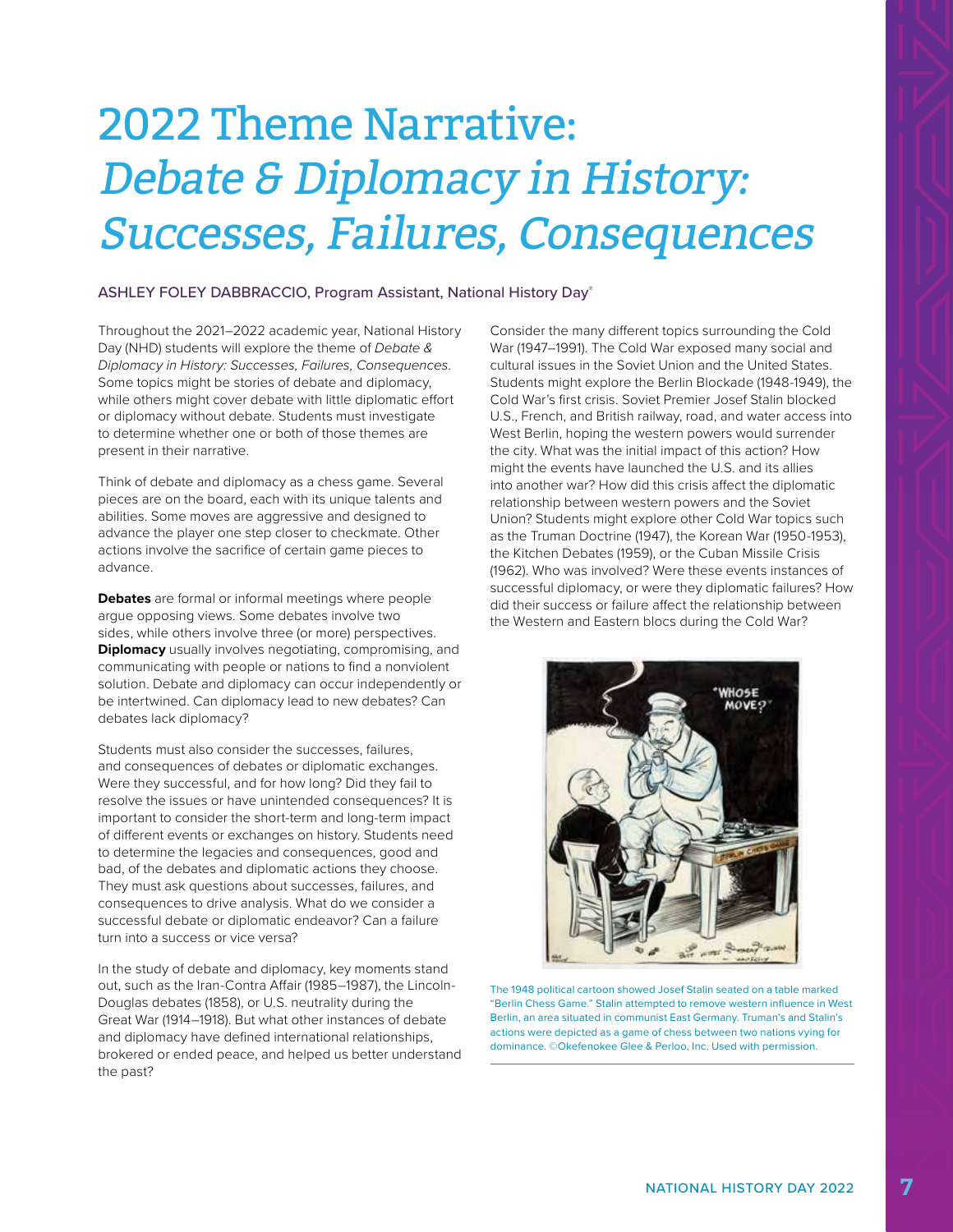Think about how countries have interacted with each other. For instance, students might explore the heated debate between Ireland and Great Britain over the concept of Home Rule (1870–1919). Why was self-government important to the Irish? What debates occurred between Ireland and Great Britain due to this political movement? Did the debates lead to diplomacy on both sides? How was this debate viewed internationally? What were the short-term and long-term consequences?



*Erin's Christmas Pudding* appeared in the December 24, 1887, issue of the *Weekly Freeman* magazine and showed international support to Ireland and the concept of Home Rule. Courtesy of the Collins Collection of Irish Political Cartoons at the University of Illinois at Urbana-Champaign.

Others might look at how New Zealand established itself as a diplomatic force during World War II and its active involvement in building the United Nations (1945). Before World War II, New Zealand maintained only one foreign outpost in London, England. What changed for New Zealand? What new alliances did New Zealand establish? How did treaties involving New Zealand, such as the ANZUS (Australia, New Zealand, United States) Defence Treaty in 1951 and SEATO (Southeast Asia Treaty Organization) in 1954, infuence New Zealand's status as a world power? Why did New Zealand seek to establish relationships with the United States, Canada, and Asian countries?

What happens when diplomatic relations fail? Following the German invasion of Czechoslovakia (now the Czech Republic and Slovakia) in 1938, British Prime Minister Neville Chamberlain flew to Berchtesgaden, Germany, to meet German Chancellor Adolf Hitler. Chamberlain's goal was to appease Hitler and de-escalate the growing unrest in Europe. What diplomatic agreement resulted from this meeting? What happened when actors involved no longer wished to follow the guidelines set forth? What was the impact on Czechoslovakia? What were the ultimate consequences of appeasement? How did it set in motion a domino efect that led to World War II?



Nevile Henderson, the British Ambassador to Germany, departing Croydon Airport to fy to Berlin, Germany, August 1939. Courtesy of Wikimedia Commons.

Students might look at diplomatic challenges that have reappeared throughout history. Following World War I, President Woodrow Wilson proposed a League of Nations. Why did President Wilson develop the League? Was it successful, or did it fail? Did the League have power on a world scale? How was the League diferent from the United Nations established in 1945? What patterns or trends do we notice in diplomatic exchange?

Students interested in Asia might explore the tensions between China and Japan throughout history. How has the relationship between these two nations changed over time? Consider the First Sino-Japanese War (1894–1895) or the Second Sino-Japanese War (1937–1945). Did these wars lead to diplomatic relationships between the two countries? Were they successful, or did they fail?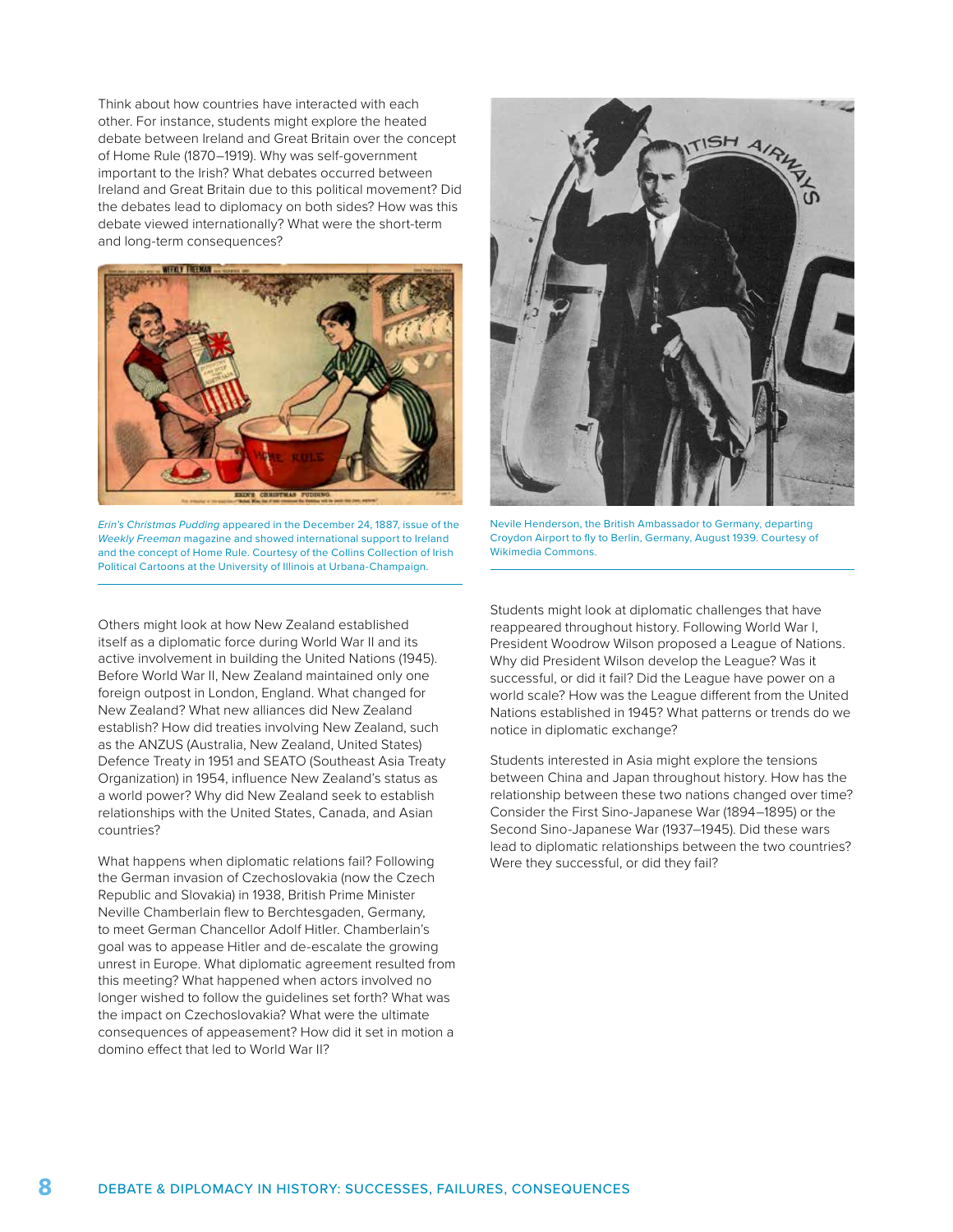Consider the history of the Middle East. One example was the creation of the State of Israel in 1948. How were diplomatic relationships carried out in the area? What role did the United States and Great Britain play? What were the long-term consequences for Israel? For diplomacy in the region? Or, students might be curious about the 1973 Arab-Israeli War and subsequent peace negotiations. What happened, and how did it impact the United States and other nations? What efect did these diplomatic relations have on the world economy?



United States' support of Israel during the Arab-Israeli War led to an oil embargo. As a result, Americans experienced a gasoline shortage that led to rationing and an economic crisis relating to high prices, 1973. Courtesy of the Library of Congress (2003677600).

Students might examine debate and diplomacy in colonial and revolutionary American history. Perhaps they might want to research the Carlisle Peace Commission, a group of British peace negotiators who traveled to the United States in 1778 in an attempt at reconciliation with the colonies. After their failures at the Battle of Saratoga, the British feared an American victory. The American alliance with France concerned them. Students might explore the events surrounding the Carlisle Peace Commission negotiations. What did the British offer the American colonists? What was the colonists' response? Was this a diplomatic success for the American colonists or the British? What was gained by Great Britain recognizing the negotiation power of the Second Continental Congress?

Or, students might be interested in studying some of the prominent social reformers of the 1830s and 1840s who engaged in numerous debates, hoping to change the United States for the better. Dorothea Dix advocated for prison and mental health reform. Legendary showman P. T. Barnum was a temperance advocate and prohibitionist. David Walker, the son of an enslaved father and a free mother, was a writer and anti-slavery activist. Educator Catherine Beecher promoted educational rights for women. The Lowell Mill Girls fought for labor reform for textile workers. What arguments did these people make in trying to persuade people to support their causes? How did these debates impact the United States' policies and laws?

Consider socio-political movements, such as women's rights. Students might explore the internal debates within these movements. Not all women have agreed, at any point in time, about what they wanted. How did an older generation of women who fought for the right to vote feel about the "New Woman" of the 1920s? What about women's movements of the 1960s and 1970s? How did the words of Gloria Steinem compare to those of Phyllis Schlafy? What was the role of African American or Asian American women in the women's movement? What challenges did women such as Ida B. Wells-Barnett, Anna Julia Cooper, and Mabel Ping-Hua Lee face inside the women's movement that led to debates over the definitions of race and womanhood?

The Equal Rights Amendment (ERA) is another example of how failed debates or diplomatic blunders may return later. The ERA, first proposed by Alice Paul and Crystal Eastman in 1923, revealed debates of women's legal rights. What legal rights did women hope to secure? What happened that resulted in fewer than the required number of states ratifying the ERA? The ERA was reintroduced in 1972, but once again, it failed to earn the necessary 38 state ratifications. Why do specific debates continue to reappear? How do they change over time or refect new challenges?

Students interested in civil rights might investigate the role women played in the movement. Consider debates that occurred between African American women and their male counterparts. How did this afect and shape the movement? For instance, Ella Baker, a major proponent of the Civil Rights Movement, fought sexism in both the National Association for the Advancement of Colored People (NAACP) and the Southern Christian Leadership Conference (SCLC).<sup>1</sup> What were the results of these debates? Baker eventually left to help organize and advise the Student Nonviolent Coordinating Committee (SNCC). What infuence did she have on the Civil Rights Movement?



Ella Baker served as an activist from the 1930s to 1980s, working in several major organizations. Her papers are archived at the New York Public Library's Schomburg Center for Research in Black Culture. Courtesy of the Library of Congress (94504496).

1 Other Black women have come forth to discuss the challenges they faced as part of the Civil Rights Movement. For more stories, visit the Civil Rights History Project at the Library of Congress: <https://www.loc.gov/collections/civil-rights-history-project/>.